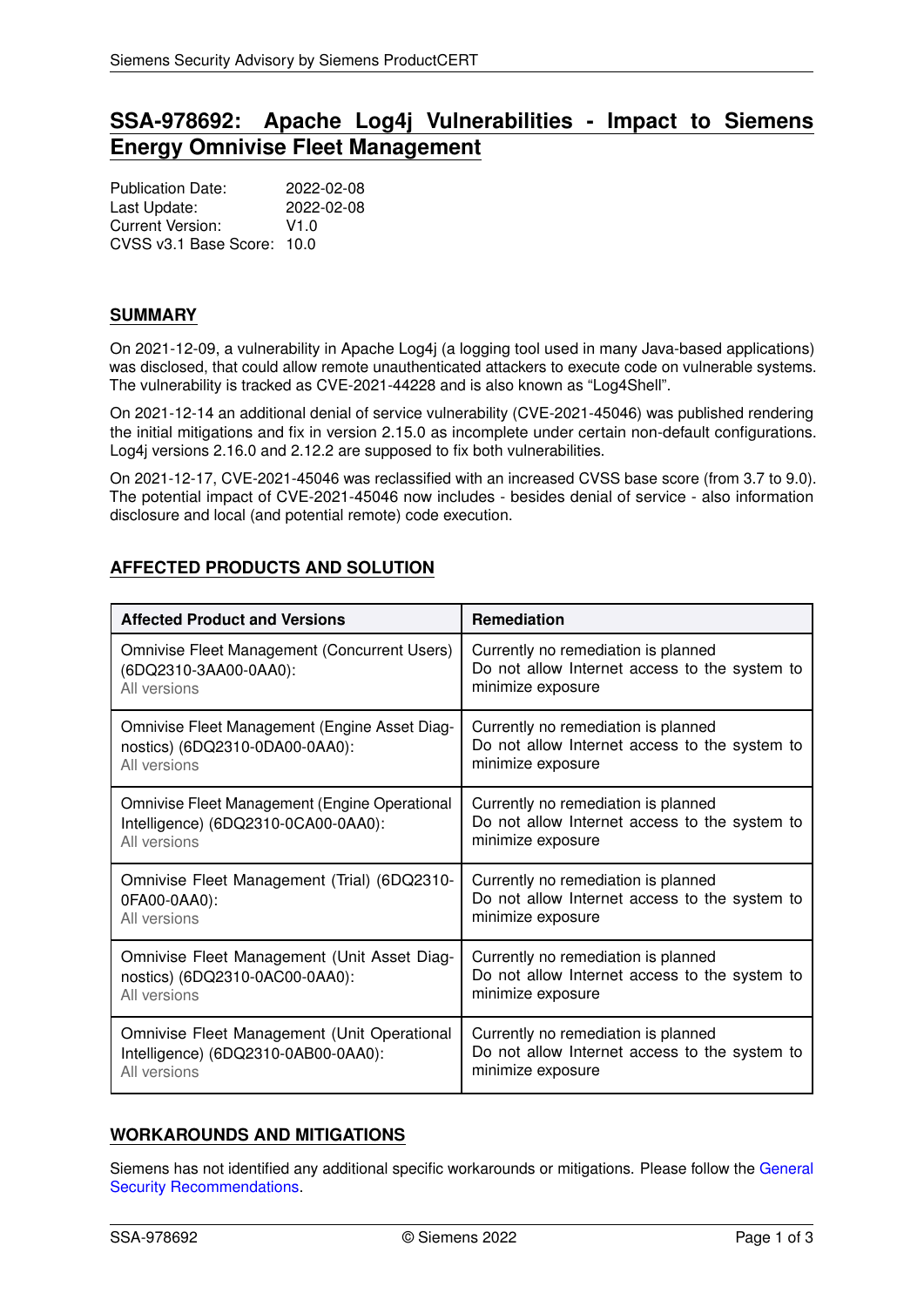<span id="page-1-0"></span>Product specific mitigations can be found in the section [Affected Products and Solution.](#page-0-0)

#### **GENERAL SECURITY RECOMMENDATIONS**

Operators of critical power systems (e.g. TSOs or DSOs) worldwide are usually required by regulations to build resilience into the power grids by applying multi-level redundant secondary protection schemes. It is therefore recommended that the operators check whether appropriate resilient protection measures are in place. The risk of cyber incidents impacting the grid's reliability can thus be minimized by virtue of the grid design.

Siemens Energy strongly recommends applying the provided security updates using the corresponding tooling and documented procedures made available with the product. If supported by the product, an automated means to apply the security updates across multiple product instances may be used. Siemens Energy strongly recommends prior validation of any security update before being applied, and supervision by trained staff of the update process in the target environment.

As a general security measure Siemens Energy strongly recommends to protect network access with appropriate mechanisms (e.g. firewalls, segmentation, VPN). It is advised to configure the environment according to our operational guidelines in order to run the devices in a protected IT environment.

### **PRODUCT DESCRIPTION**

Omnivise Fleet Management offers a modular suite of applications that can be rolled out into pre-existing power generation infrastructures.

#### **VULNERABILITY CLASSIFICATION**

The vulnerability classification has been performed by using the CVSS scoring system in version 3.1 (CVSS v3.1) [\(https://www.first.org/cvss/\)](https://www.first.org/cvss/). The CVSS environmental score is specific to the customer's environment and will impact the overall CVSS score. The environmental score should therefore be individually defined by the customer to accomplish final scoring.

An additional classification has been performed using the CWE classification, a community-developed list of common software security weaknesses. This serves as a common language and as a baseline for weakness identification, mitigation, and prevention efforts. A detailed list of CWE classes can be found at: [https://cwe.mitre.org/.](https://cwe.mitre.org/)

Vulnerability CVE-2021-44228

Apache Log4j V2, versions < 2.15.0 do not protect JNDI features (as used in configuration, log messages, and parameters) against attacker controlled LDAP and other JNDI related endpoints.

An attacker who can control log messages or log message parameters could execute arbitrary code loaded from LDAP servers when message lookup substitution is enabled.

| CVSS v3.1 Base Score | 10.0  |
|----------------------|-------|
| <b>CVSS Vector</b>   | CVSS: |
| CWE                  | CWE-2 |

CVSS Vector [CVSS:3.1/AV:N/AC:L/PR:N/UI:N/S:C/C:H/I:H/A:H/E:H/RL:O/RC:C](https://www.first.org/cvss/calculator/3.1#CVSS:3.1/AV:N/AC:L/PR:N/UI:N/S:C/C:H/I:H/A:H/E:H/RL:O/RC:C) 20: Improper Input Validation